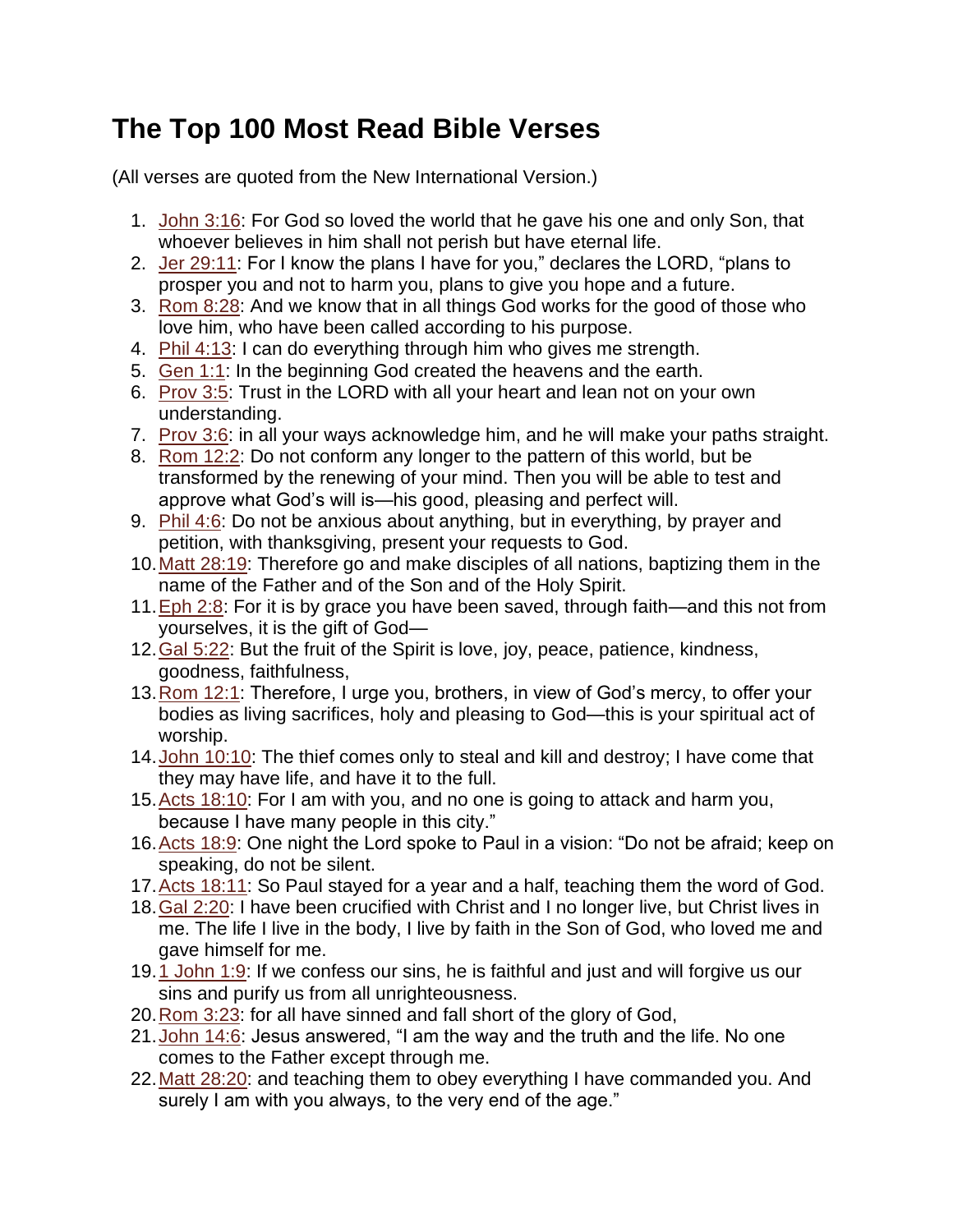- 23[.Rom 5:8:](http://www.biblegateway.com/passage/?search=Rom.5.8) But God demonstrates his own love for us in this: While we were still sinners, Christ died for us.
- 24[.Phil 4:8:](http://www.biblegateway.com/passage/?search=Phil.4.8) Finally, brothers, whatever is true, whatever is noble, whatever is right, whatever is pure, whatever is lovely, whatever is admirable—if anything is excellent or praiseworthy—think about such things.
- 25. Phil 4:7: And the peace of God, which transcends all understanding, will guard your hearts and your minds in Christ Jesus.
- 26[.Josh 1:9:](http://www.biblegateway.com/passage/?search=Josh.1.9) Have I not commanded you? Be strong and courageous. Do not be terrified; do not be discouraged, for the LORD your God will be with you wherever you go."
- 27[.Isa 40:31:](http://www.biblegateway.com/passage/?search=Isa.40.31) but those who hope in the LORD will renew their strength. They will soar on wings like eagles; they will run and not grow weary, they will walk and not be faint.
- 28[.Eph 2:9:](http://www.biblegateway.com/passage/?search=Eph.2.9) not by works, so that no one can boast.
- 29[.Rom 6:23:](http://www.biblegateway.com/passage/?search=Rom.6.23) For the wages of sin is death, but the gift of God is eternal life in Christ Jesus our Lord.
- 30[.Gal 5:23:](http://www.biblegateway.com/passage/?search=Gal.5.23) gentleness and self-control. Against such things there is no law.
- 31[.Isa 53:5:](http://www.biblegateway.com/passage/?search=Isa.53.5) But he was pierced for our transgressions, he was crushed for our iniquities; the punishment that brought us peace was upon him, and by his wounds we are healed.
- 32[.1 Pet 3:15:](http://www.biblegateway.com/passage/?search=1Pet.3.15) But in your hearts set apart Christ as Lord. Always be prepared to give an answer to everyone who asks you to give the reason for the hope that you have. But do this with gentleness and respect,
- 33[.2 Tim 3:16:](http://www.biblegateway.com/passage/?search=2Tim.3.16) All Scripture is God-breathed and is useful for teaching, rebuking, correcting and training in righteousness,
- 34[.Matt 6:33:](http://www.biblegateway.com/passage/?search=Matt.6.33) But seek first his kingdom and his righteousness, and all these things will be given to you as well.
- 35[.Heb 12:2:](http://www.biblegateway.com/passage/?search=Heb.12.2) Let us fix our eyes on Jesus, the author and perfecter of our faith, who for the joy set before him endured the cross, scorning its shame, and sat down at the right hand of the throne of God.
- 36[.1 Pet 5:7:](http://www.biblegateway.com/passage/?search=1Pet.5.7) Cast all your anxiety on him because he cares for you.
- 37[.Eph 2:10:](http://www.biblegateway.com/passage/?search=Eph.2.10) For we are God's workmanship, created in Christ Jesus to do good works, which God prepared in advance for us to do.
- 38[.1 Cor 10:13:](http://www.biblegateway.com/passage/?search=1Cor.10.13) No temptation has seized you except what is common to man. And God is faithful; he will not let you be tempted beyond what you can bear. But when you are tempted, he will also provide a way out so that you can stand up under it.
- 39[.Matt 11:28:](http://www.biblegateway.com/passage/?search=Matt.11.28) "Come to me, all you who are weary and burdened, and I will give you rest.
- 40[.Heb 11:1:](http://www.biblegateway.com/passage/?search=Heb.11.1) Now faith is being sure of what we hope for and certain of what we do not see.
- 41[.2 Cor 5:17:](http://www.biblegateway.com/passage/?search=2Cor.5.17) Therefore, if anyone is in Christ, he is a new creation; the old has gone, the new has come!
- 42[.Heb 13:5:](http://www.biblegateway.com/passage/?search=Heb.13.5) Keep your lives free from the love of money and be content with what you have, because God has said, "Never will I leave you; never will I forsake you."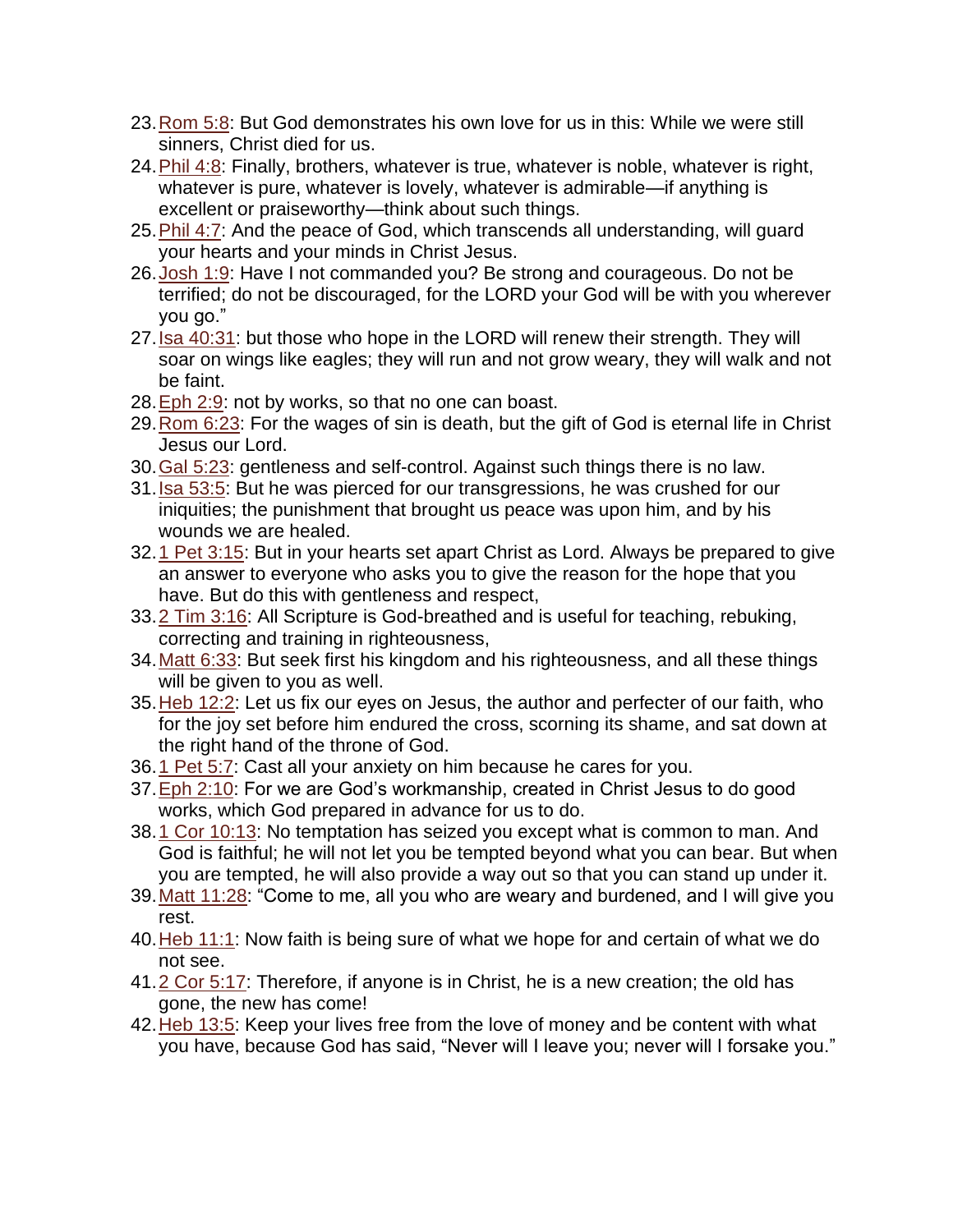- 43[.2 Cor 12:9:](http://www.biblegateway.com/passage/?search=2Cor.12.9) But he said to me, "My grace is sufficient for you, for my power is made perfect in weakness." Therefore I will boast all the more gladly about my weaknesses, so that Christ's power may rest on me.
- 44[.Rom 10:9:](http://www.biblegateway.com/passage/?search=Rom.10.9) That if you confess with your mouth, "Jesus is Lord," and believe in your heart that God raised him from the dead, you will be saved.
- 45. Isa 41:10: So do not fear, for I am with you; do not be dismayed, for I am your God. I will strengthen you and help you; I will uphold you with my righteous right hand.
- 46[.Gen 1:26:](http://www.biblegateway.com/passage/?search=Gen.1.26) Then God said, "Let us make man in our image, in our likeness, and let them rule over the fish of the sea and the birds of the air, over the livestock, over all the earth, and over all the creatures that move along the ground."
- 47[.Matt 11:29:](http://www.biblegateway.com/passage/?search=Matt.11.29) Take my yoke upon you and learn from me, for I am gentle and humble in heart, and you will find rest for your souls.
- 48[.John 16:33:](http://www.biblegateway.com/passage/?search=John.16.33) "I have told you these things, so that in me you may have peace. In this world you will have trouble. But take heart! I have overcome the world."
- 49[.Acts 1:8:](http://www.biblegateway.com/passage/?search=Acts.1.8) But you will receive power when the Holy Spirit comes on you; and you will be my witnesses in Jerusalem, and in all Judea and Samaria, and to the ends of the earth."
- 50[.2 Tim 1:7:](http://www.biblegateway.com/passage/?search=2Tim.1.7) For God did not give us a spirit of timidity, but a spirit of power, of love and of self-discipline.
- 51[.Isa 53:4:](http://www.biblegateway.com/passage/?search=Isa.53.4) Surely he took up our infirmities and carried our sorrows, yet we considered him stricken by God, smitten by him, and afflicted.
- 52[.2 Cor 5:21:](http://www.biblegateway.com/passage/?search=2Cor.5.21) God made him who had no sin to be sin for us, so that in him we might become the righteousness of God.
- 53[.Rom 15:13:](http://www.biblegateway.com/passage/?search=Rom.15.13) May the God of hope fill you with all joy and peace as you trust in him, so that you may overflow with hope by the power of the Holy Spirit.
- 54[.John 11:25:](http://www.biblegateway.com/passage/?search=John.11.25) Jesus said to her, "I am the resurrection and the life. He who believes in me will live, even though he dies;
- 55[.Heb 11:6:](http://www.biblegateway.com/passage/?search=Heb.11.6) And without faith it is impossible to please God, because anyone who comes to him must believe that he exists and that he rewards those who earnestly seek him.
- 56[.John 5:24:](http://www.biblegateway.com/passage/?search=John.5.24) "I tell you the truth, whoever hears my word and believes him who sent me has eternal life and will not be condemned; he has crossed over from death to life.
- 57. Jas 1:2: Consider it pure joy, my brothers, whenever you face trials of many kinds,
- 58[.Isa 53:6:](http://www.biblegateway.com/passage/?search=Isa.53.6) We all, like sheep, have gone astray, each of us has turned to his own way; and the LORD has laid on him the iniquity of us all.
- 59[.Acts 2:38:](http://www.biblegateway.com/passage/?search=Acts.2.38) Peter replied, "Repent and be baptized, every one of you, in the name of Jesus Christ for the forgiveness of your sins. And you will receive the gift of the Holy Spirit.
- 60[.Eph 3:20:](http://www.biblegateway.com/passage/?search=Eph.3.20) Now to him who is able to do immeasurably more than all we ask or imagine, according to his power that is at work within us,
- 61[.Matt 11:30:](http://www.biblegateway.com/passage/?search=Matt.11.30) For my yoke is easy and my burden is light."
- 62[.Gen 1:27:](http://www.biblegateway.com/passage/?search=Gen.1.27) So God created man in his own image, in the image of God he created him; male and female he created them.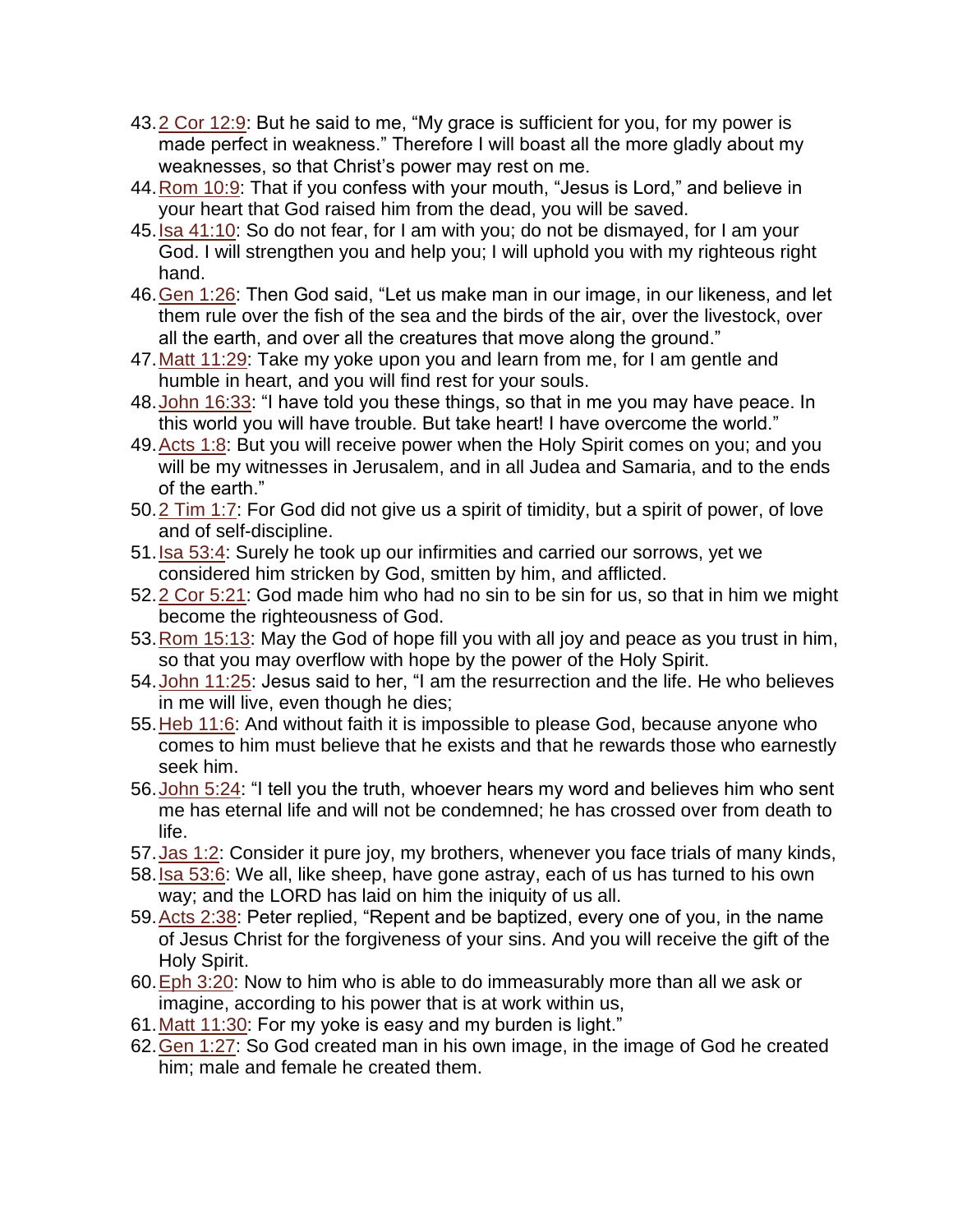- 63[.Col 3:12:](http://www.biblegateway.com/passage/?search=Col.3.12) Therefore, as God's chosen people, holy and dearly loved, clothe yourselves with compassion, kindness, humility, gentleness and patience.
- 64[.Heb 12:1:](http://www.biblegateway.com/passage/?search=Heb.12.1) Therefore, since we are surrounded by such a great cloud of witnesses, let us throw off everything that hinders and the sin that so easily entangles, and let us run with perseverance the race marked out for us.
- 65[.Jas 5:16:](http://www.biblegateway.com/passage/?search=Jas.5.16) Therefore confess your sins to each other and pray for each other so that you may be healed. The prayer of a righteous man is powerful and effective.
- 66[.Acts 17:11:](http://www.biblegateway.com/passage/?search=Acts.17.11) Now the Bereans were of more noble character than the Thessalonians, for they received the message with great eagerness and examined the Scriptures every day to see if what Paul said was true.
- 67[.Phil 4:19:](http://www.biblegateway.com/passage/?search=Phil.4.19) And my God will meet all your needs according to his glorious riches in Christ Jesus.
- 68[.John 1:1:](http://www.biblegateway.com/passage/?search=John.1.1) In the beginning was the Word, and the Word was with God, and the Word was God.
- 69[.1 Cor 6:19:](http://www.biblegateway.com/passage/?search=1Cor.6.19) Do you not know that your body is a temple of the Holy Spirit, who is in you, whom you have received from God? You are not your own;
- 70[.1 John 3:16:](http://www.biblegateway.com/passage/?search=1John.3.16) This is how we know what love is: Jesus Christ laid down his life for us. And we ought to lay down our lives for our brothers.
- 71[.Ps 133:1:](http://www.biblegateway.com/passage/?search=Ps.133.1) How good and pleasant it is when brothers live together in unity!
- 72[.John 14:27:](http://www.biblegateway.com/passage/?search=John.14.27) Peace I leave with you; my peace I give you. I do not give to you as the world gives. Do not let your hearts be troubled and do not be afraid.
- 73[.Heb 4:12:](http://www.biblegateway.com/passage/?search=Heb.4.12) For the word of God is living and active. Sharper than any doubleedged sword, it penetrates even to dividing soul and spirit, joints and marrow; it judges the thoughts and attitudes of the heart.
- 74[.John 15:13:](http://www.biblegateway.com/passage/?search=John.15.13) Greater love has no one than this, that he lay down his life for his friends.
- 75. Mic 6:8: He has showed you, O man, what is good. And what does the LORD require of you? To act justly and to love mercy and to walk humbly with your God.
- 76[.Rom 10:17:](http://www.biblegateway.com/passage/?search=Rom.10.17) Consequently, faith comes from hearing the message, and the message is heard through the word of Christ.
- 77. John 1:12: Yet to all who received him, to those who believed in his name, he gave the right to become children of God—
- 78[.Jas 1:12:](http://www.biblegateway.com/passage/?search=Jas.1.12) Blessed is the man who perseveres under trial, because when he has stood the test, he will receive the crown of life that God has promised to those who love him.
- 79. Jas 1:3: because you know that the testing of your faith develops perseverance.
- 80. Rom 8:38: For I am convinced that neither death nor life, neither angels nor demons, neither the present nor the future, nor any powers,
- 81[.Rom 8:39:](http://www.biblegateway.com/passage/?search=Rom.8.39) neither height nor depth, nor anything else in all creation, will be able to separate us from the love of God that is in Christ Jesus our Lord.
- 82. Heb 10:25: Let us not give up meeting together, as some are in the habit of doing, but let us encourage one another—and all the more as you see the Day approaching.
- 83[.2 Pet 1:4:](http://www.biblegateway.com/passage/?search=2Pet.1.4) Through these he has given us his very great and precious promises, so that through them you may participate in the divine nature and escape the corruption in the world caused by evil desires.